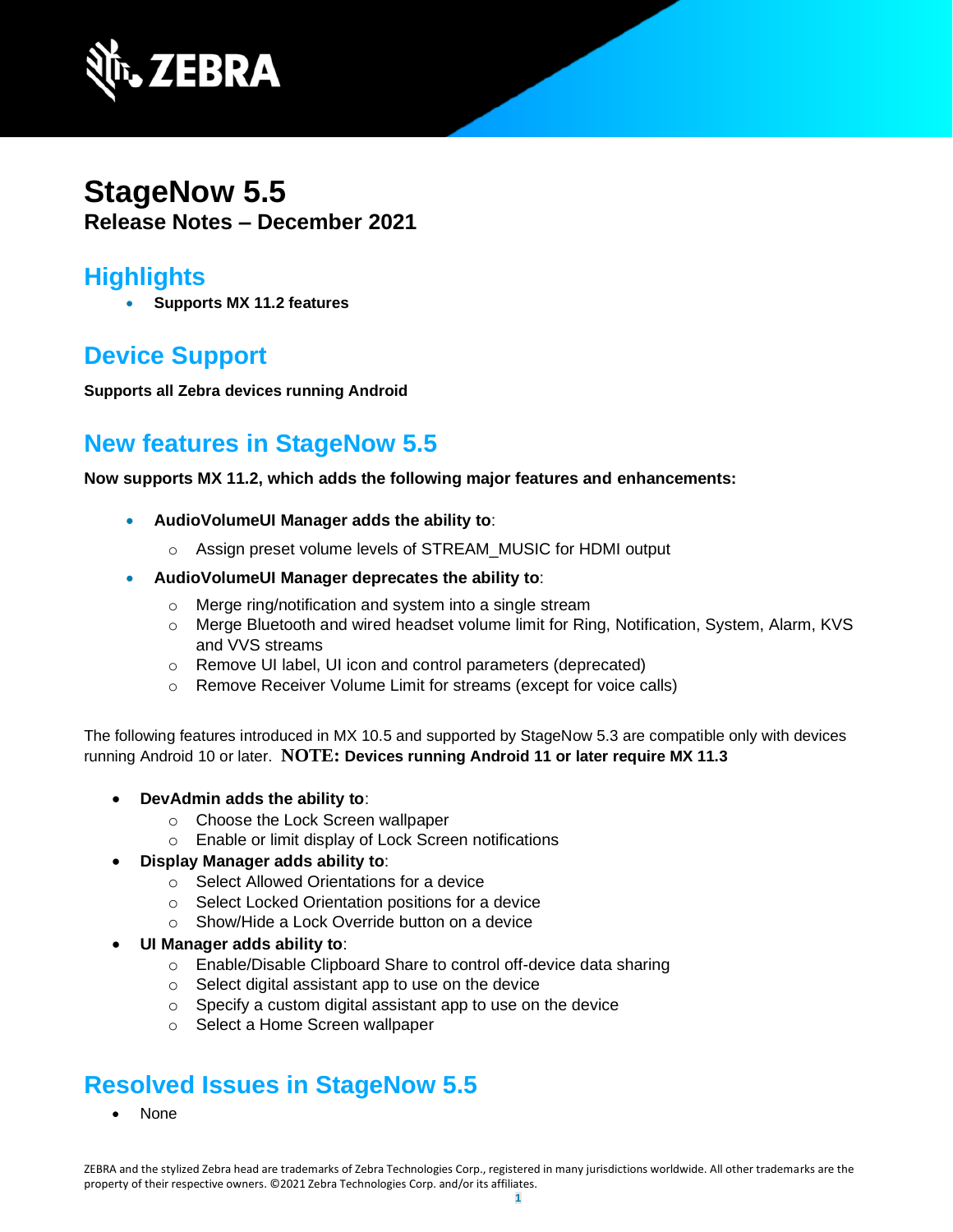

#### **Issues resolved in earlier releases:**

- StageNow no longer crashes if unsupported special characters are entered when changing the Admin password; an error message is displayed.
- When setting App Manager background app data feature, input value entry field is now visible for entering the name of the app package(s) on which to perform the App Feature Action.
- Setting Intent Manager now shows input value entry field after selecting Json String option.
- Power Key Manager now appears normally when creating a Profile with MX 10.2.
- Editing a copied Profile no longer impacts the original Profile.
- Editing Profile settings and wizards no longer corrupts the Profile.
- Smart Profiles now supports additional devices running Android 10 and resolves upgrade-build issues.
- An issue involving editing of Profiles created with StageNow 4.2 wizards has been resolved.
- Dynamic Profile accepts the ampersand (&) character in Input .csv file while generating barcodes dynamically.
- StageNow can now be used on workstations with users other than the "Admin" user. Note: The Trusted Staging feature is not available for non-admin users.
- Intent Manager now supports EMM enrollment using Google's CloudDPC client.

### **Usage Notes**

The following versions of StageNow can be upgraded to StageNow v5.5:

- 1. StageNow v5.4
- 2. StageNow v5.3
- 3. StageNow v5.2
- 4. StageNow v5.1

**IMPORTANT**: StageNow must be launched at least once before being upgraded.

### **Known Issues**

- Persistence is NOT supported for the "None" option of the Digital Assistant App parameter of UiMgr.
- File Manager "Embed in XML" option usage is NOT recommended for file size greater than 50 KB.
- A "null obj reference" error intermittently occurs when executing a PowerMgr Action Upgrade/Update/Downgrade Action after loading LG Patch 01-23-18.00-OG-U06-SDT through adb. Possible **REMEDY**: Try the action again.
- After changing default USB preference, changed USB preference may not reflect. **REMEDY**: Unplug and Plug the device, you can see the changed USB behavior.
- A10 Smart Profile updates will not work if already downloaded using StageNow v5.0.1 once upgraded to v5.0.2. **REMEDY**: Delete the older respective xml files for those builds from \AppData\Roaming\StageNow\AST\FTP\SETTINGS and create a fresh Lifeguard profile.
- Zero Touch profiles will not work if already created in previous versions of StageNow after upgrade to 5.0.2 **REMEDY**: Create a fresh Zero Touch profile using upgraded version 5.0.2.
- StageNow device client does NOT support secondary users when using Android multi-user mode.
- StageNow does NOT support Android split-screen mode.
- DataWedgeMgr in StageNow tool with MX 9.4 is not compatible with devices running with MX 9.4.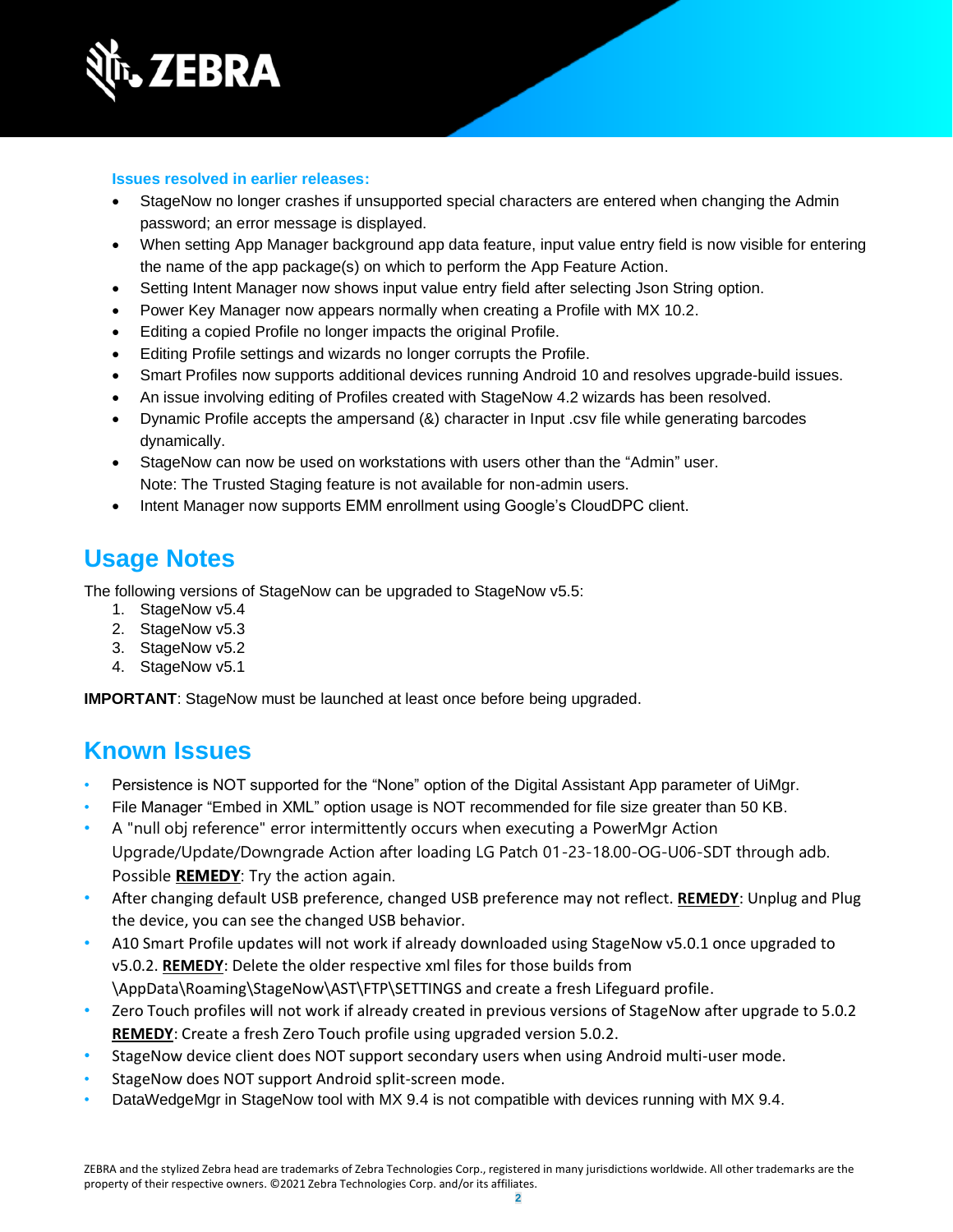

- Screen flickering before an Enterprise Reset has been observed on Android Oreo devices when the reset is performed using a StageNow barcode, this is temporary and there are no adverse effects to the device operation once Enterprise Reset has been completed on the And Oreo devices.
- Dynamic Staging functionality is available only to the Staging Administrator; Dynamic Staging profiles published to the Staging Operator might not work as expected.
- Device reboot is sometimes executed before applying configuration settings if the reboot setting is placed in the deployment section of a Profile. **REMEDY**: Do not add reboot settings using the assisted Wizard, use Xpert mode to construct the same defined profile with the reboot setting or use Xpert mode to reboot the device.
- .bin files generated from a staging profile sometimes do not work on the device. **REMEDY**: Generate new .bin file from same profile.
- Wi-Fi Hotspot staging feature is NOT supported on workstations running Windows 10.
- If StageNow does not run as expected on Windows 10, quit and launch StageNow while selecting "Run as Administrator."
- Check for updates on startup (AWS/auto tool Updates) has been stopped; please download and install the latest StageNow tool from the Zebra support portal.
- CSP Library:
	- $\circ$  Can be used for importing plug-in CSPs with their features displayed alongside other MX versions.
	- $\circ$  Errors sometimes occur when deleting an .apk file imported to the CSP Library as a plug-in CSP. TO **REMEDY**: Export all profiles, delete the StageNow DB and re-import all profiles. (StageNow DB is found in the %APPDATA% directory).
- To bring in AccessMgr changes for legacy devices, MX 9.4 has been introduced.
- StageNow MX 9.4 features work only on devices with MX 9.4; it is not backward compatible with MX 9.3 or 9.2. MX 9.4 is backward-compatible only with MX 9.1 and older MX versions.
- Trusted Barcode Staging is not supported with MX 9.4.
- MX 9.4 feature set is equivalent to MX 9.1 features with enhanced AccessMgr changes only.

### **Important Link[s](http://techdocs.zebra.com/stagenow/)**

[StageNow Installation and Setup](http://techdocs.zebra.com/stagenow/latest/installing/)

Note:

- $\circ$  For the Chinese-language version, download an Adobe Acrobat reader that supports the desired language variant and generate the staging barcodes from a Staging Profile.
- StageNow upgrade/migration is supported from the last two release versions to the present.

The StageNow release consists of the following deliverables:

| <b>Deliverable</b>          | <b>Description</b>          |
|-----------------------------|-----------------------------|
| staging_solution_signed.exe | StageNow installer          |
| StagingInstallGuide.pdf     | StageNow installation guide |

#### See [all supported devices](http://techdocs.zebra.com/stagenow/)

Note: The MX features supported on a particular device depend on the installed version of Android, MX and OSx. To determine supported features, use the drop-downs in the [MX Feature Matrix](http://techdocs.zebra.com/mx/compatibility/) SmartDocs bar.